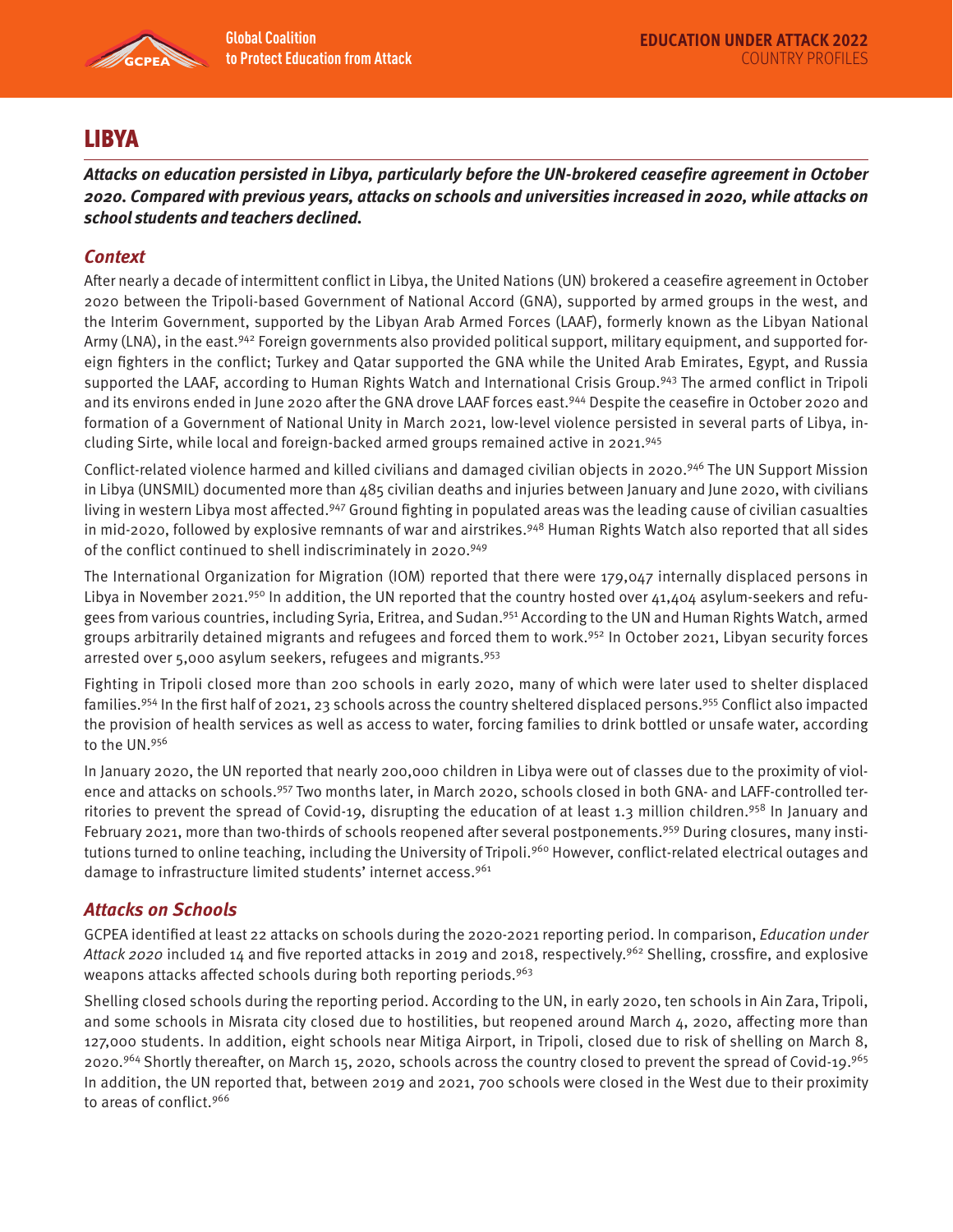

The UN verified 22 attacks on schools in 2020.<sup>967</sup> In the first three months of 2020, UNSMIL recorded eight incidents of crossfire and artillery shelling between LNA- and GNA-affiliated forces affecting schools and one incident of the detonation of an improvised explosive device (IED), which injured three male students and was attributed to LNA-affiliated forces.968 Between April and June of that same year, UNSMIL documented nine attacks impacting schools, none of which were attributed to a particular conflict actor.<sup>969</sup> Separately, between April 2019, when the LNA's offensive on Tripoli began, and April 2020, the UN documented attacks on 16 schools in the area, affecting over 15,000 students.970 Since the number of attacks occurring in 2020 compared to 2019 remains unclear, and may overlap with the count from UN-SMIL, these attacks are not included in the total number of attacks on schools for the 2020-2021 reporting period.

GCPEA identified nine incidents of attacks on schools in 2020 from media sources, 971 which may have been included in the above UN counts and so were not included in the total number of attacks on schools. Most attack reports were concentrated in and around Tripoli. For instance:

- On January 28, 2020, shells reportedly landed near Rajab Al-Naeb School in Al-Hadba Al-Badri, Tripoli, killing three children and injuring others, aged between nine and 12, while on their way to school, as reported in local media.972
- A backpack containing a bomb was reportedly detonated in a school in al-Zawiya city, Zawiya district, on February 10, 2020, according to local media outlets. Three students reportedly sustained minor injuries in the blast.973
- A rocket hit the Nour Al-Maaref School in Tripoli's Al-Akwakh neighborhood on February 29, 2020, as reported by a local media outlet. No casualties were reported.974
- On March 9, 2020, two shells reportedly stuck the playground of Al-Fida School in Abu Salim, Tripoli. According to local media outlet Libya Observer, the school was closed at the time, since it was in the line of fire, and no casualties were reported.975
- In late March 2020, a local media outlet reported that three shells struck at Al-Ghazali School in Qasr Bin Ghashir, Tripoli district.976
- On April 17, 2020, shells reportedly struck at Bir Diab School in Qasr Bin Ghashir, in Tripoli district, according to a local media outlet.<sup>977</sup>

In 2021, GCPEA identified one report of an attack on a school. In June, unidentified assailants engaged in crossfire near a school in Al-Ajeilat municipality, Zwara city, Nuqat al Khams district, injuring two students. 978

#### **Attacks on school students, teachers, and other education personnel**

During the 2020-2021 reporting period, GCPEA identified one reported attack on school students. In comparison, Education under Attack 2020, which covered 2017-2019, included eight reported attacks on school students and personnel, several occurring in 2017 and 2018 with none in 2019.<sup>979</sup>

UNSMIL and local media reported that on December 2, 2020, one 16-year-old boy was killed, and two other students were injured, while leaving a school in Al Ajaylat city, Nuqat al Khams district.<sup>980</sup>

#### **Military use of schools and universities**

During the 2020-2021 reporting period, military use of schools occurred sporadically. This trend is similar to previous years; GCPEA identified one or two reports per year in *Education under Attack 2020.*<sup>981</sup>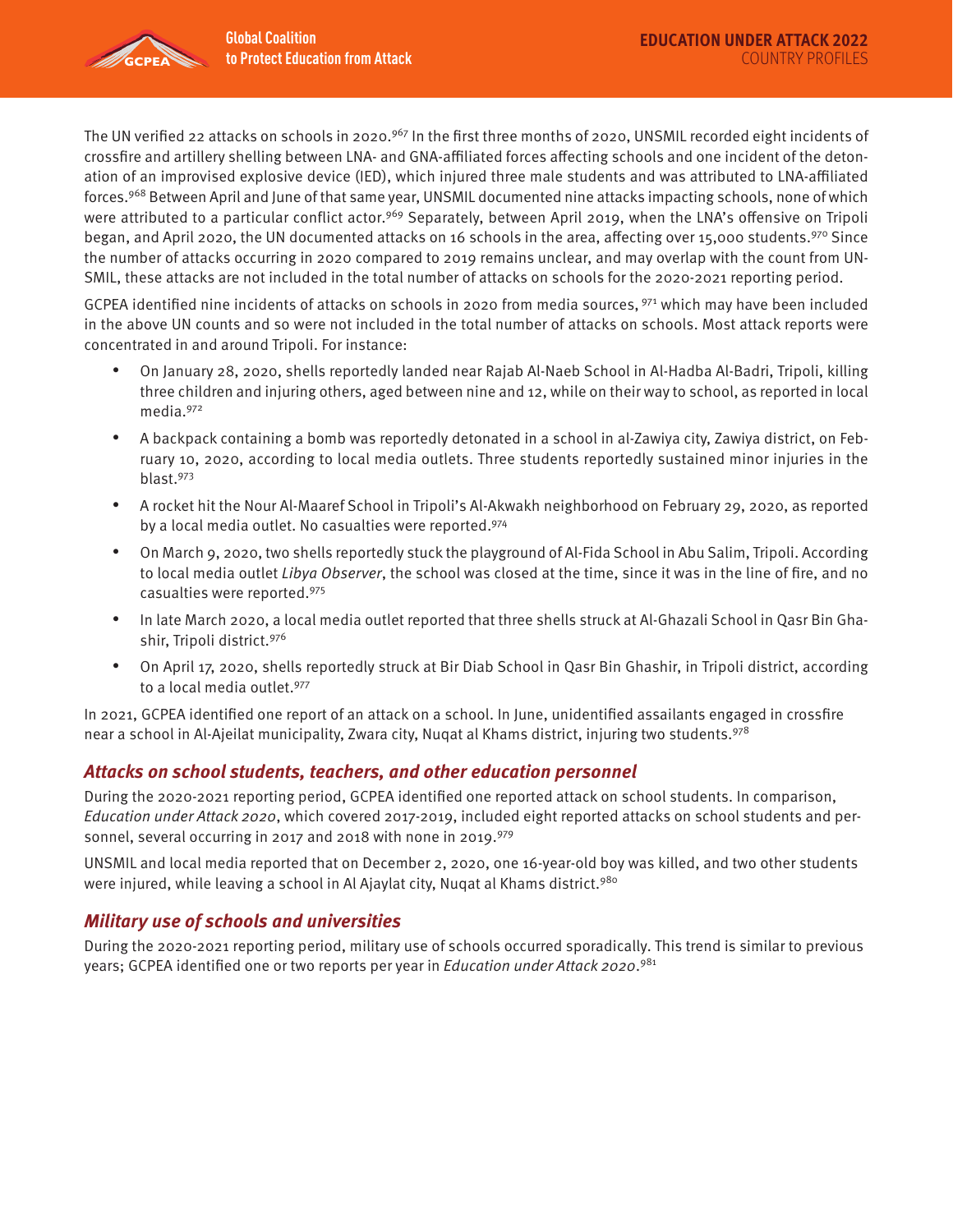

In 2020, GCPEA identified at least two reports of military use:

- In November 2020, All Africa news outlet reported that armed groups near Tripoli used schools to store weapons and as observation posts.<sup>982</sup>
- Around the same time, the government army reported the presence of Russian private security forces in a primary school in Sirte city, Sirte district, according to Anadolu News Agency.<sup>983</sup>

GCPEA did not identify any incidents of military use in 2021.

### **Attacks on higher education**

During the 2020-2021 reporting period, GCPEA identified approximately eight reported attacks on higher education. This represents an increase compared to previous years, when GCPEA gathered one and two reports of attacks on higher education in 2019 and 2018, respectively.<sup>984</sup> As in the last reporting period, attacks involved reported abductions of university staff and indiscriminate shelling near higher education buildings.

In 2020, GCPEA collected approximately seven reports of attacks on higher education personnel and facilities.<sup>985</sup> For example:

- On January 26, 2020, the police department's explosive ordinance disposal unit reportedly located and defused an explosive device planted by an alleged armed group at Sirte University, in Sirte city and district, according to local media.986
- On March 10, 2020, unidentified assailants allegedly entered a council meeting at Almargeb University in Al-Khums city, Murqub district, to abduct a member of the university council, who they later killed, as reported by local media.987
- On April 22, 2020, shells reportedly struck near the back gate to Al-Fatah University in Al-Fernaj, Tripoli, according to a local media report.988
- Al Jazeera and other outlets reported that shells fell on a University of Tripoli dormitory in Al-Fernaj, Tripoli, where displaced persons were staying, on May 16, 2020, killing at least six civilians.<sup>989</sup>

On July 3, 2021, members of a militia entered a university in Ejeilat city, Nuqat al Khams district, indiscriminately fired, and abducted one student from the Faculty of Arts building, according to local media outlet Libya Review.<sup>990</sup>

<sup>942</sup> United Nations Support Mission in Libya, Acting Special Representative of The Secretary-General for Libya, Stephanie Williams Opening Remarks At Press Conference On Ceasefire Agreement Between Libyan Parties (Tripoli; UNSMIL, 2020). Human Rights Watch, World Report 2021: Events of 2020 (New York, Human Rights Watch: 2021), Libya chapter. "UN salutes new Libya ceasefire agreement that points to 'a better, safer, and more peaceful future,'" UN News, October 23, 2020.

<sup>943 &</sup>quot;Libya: Armed Groups Violently Quell Protests," Human Rights Watch news release, September 10, 2020. ICG, Turkey Wades into Libya's Troubled Waters (Brussels, International Crisis Group: April 2020). Edith M. Lederer, "Experts: Libya Rivals UAE, Russia, Turkey Violate UN Embargo," Associated Press, September 9, 2020.

<sup>944 &</sup>quot;Libya conflict: GNA regains full control of Tripoli from Gen Haftar," BBC News, June 4, 2020. "March 2021 Monthly Forecast - Libya," Security Council Report, February 26, 2021.

<sup>945</sup> REACH, USAID, Libya: Multi-Sector Needs Assessment (Tripoli, REACH, USAID: 2021). UNSMIL, "Special Envoy for Libya Ján Kubiš briefing to the UN Security Council- 24 March 2021," UNSMIL press release, March 24, 2021. Diana Shalhoub, "1 killed, 3 children injured by Haftar's mines in Libya," Anadolu Agency, June 17, 2020. Safa Alharathy, "Five children injured by ERW among them an amputation case in Sirte," The Libya Observer, June 18, 2020. Amy Mackinnon, "The Conflict in Libya Is Getting Even Messier," Foreign Policy, February 4, 2021. "Untangling the crisis in Libya" Reuters, June 22, 2021.

<sup>946</sup> Human Rights Watch, World Report 2021: Events of 2020 (New York, Human Rights Watch: 2021), Libya chapter.

<sup>947 &</sup>quot;Civilian Casualties Report - 1 April- 30 June 2020," UNSMIL, July 29, 2020. "Civilian Casualties Report 1 January- 31 March 2020," UNSMIL, April 30, 2020.

<sup>948 &</sup>quot;Civilian Casualties Report - 1 April- 30 June 2020," UNSMIL, July 29, 2020.

<sup>949</sup> Human Rights Watch, World Report 2021: Events of 2020 (New York, Human Rights Watch: 2021), Libya chapter.

<sup>950</sup> Libya IDP and Returnee Report 39 (Tripoli, International Organization for Migration, 2021), p. 5.